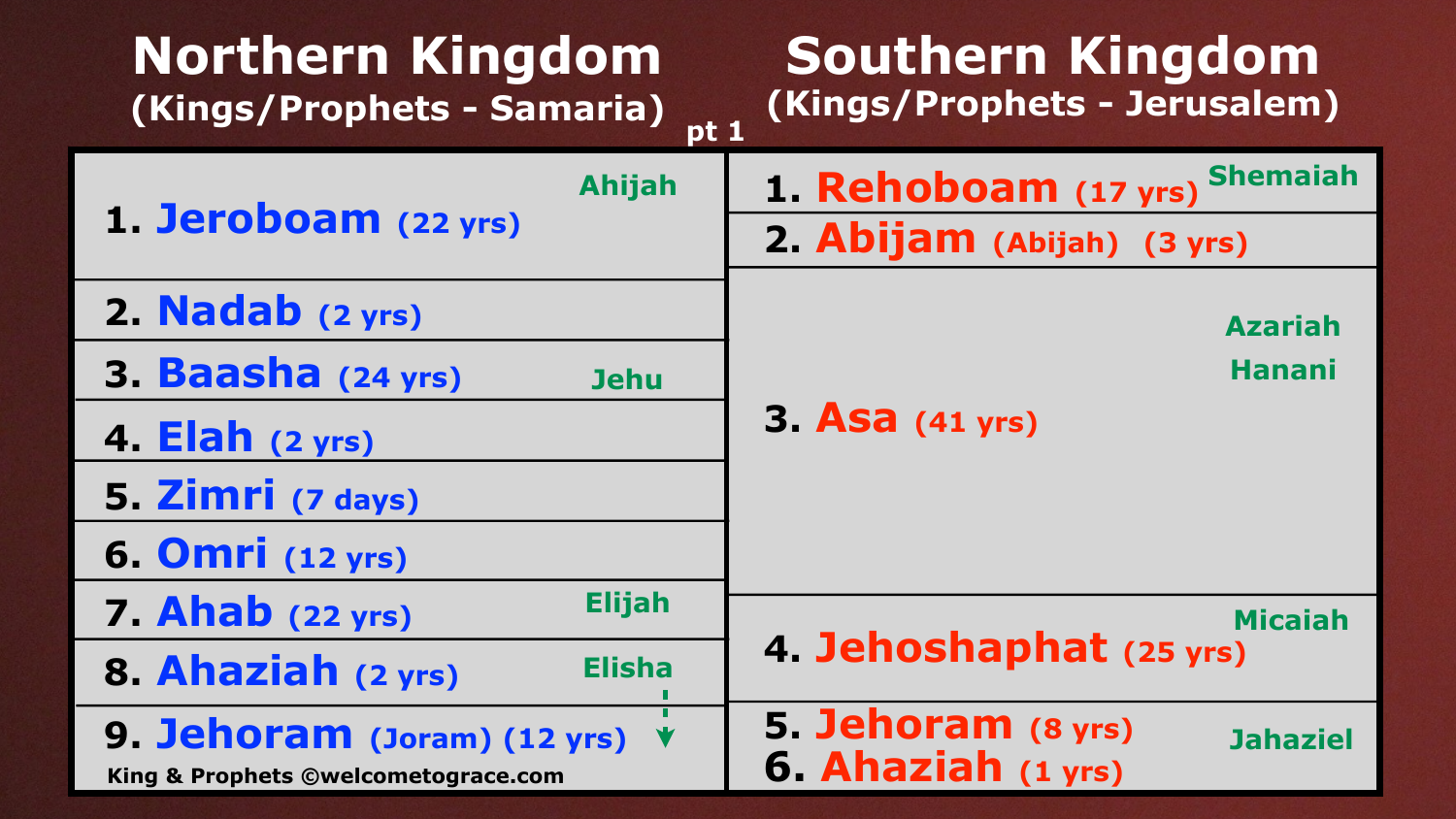### **Kingdom (Kings/Prophets - Jerusalem)**

| <b>Northern Kingdom</b><br>(Kings/Prophets - Samaria)<br>pt <sub>2</sub> | Southern<br>(Kings/Prophe |
|--------------------------------------------------------------------------|---------------------------|
| <b>Elisha</b><br>10. Jehu (28 yrs)                                       | 7. Athaliah (             |
| <b>Jonah</b><br>11. Jehoahaz (17 yrs) (to Ninevah)                       | 8. Joash (Jeho            |
| 12. Joash (Jehoash) (16 yrs)                                             | 9. Amaziah                |
| 13. Jeroboam II (41 yrs) Amos.                                           |                           |
| <b>Hosea!</b><br>14. Zachariah (6 mos.)                                  |                           |
| 15. Shallum (1 mo.)                                                      | 10. Uziah (Az             |
| 16. Menahem (10 yrs)                                                     |                           |
| 17. Pekahiah (2 yrs)                                                     |                           |
| 18. Pekah (20 yrs)                                                       |                           |
| Kings & Prophets ©welcometograce.com                                     | 11. Jotham (              |

#### **9. Amaziah (29 yrs)**

#### **10. Uziah (Azariah) (52 yrs)**



#### **7. Athaliah (Queen)(6 yrs) 8. Joseph (40 yrs) Joel**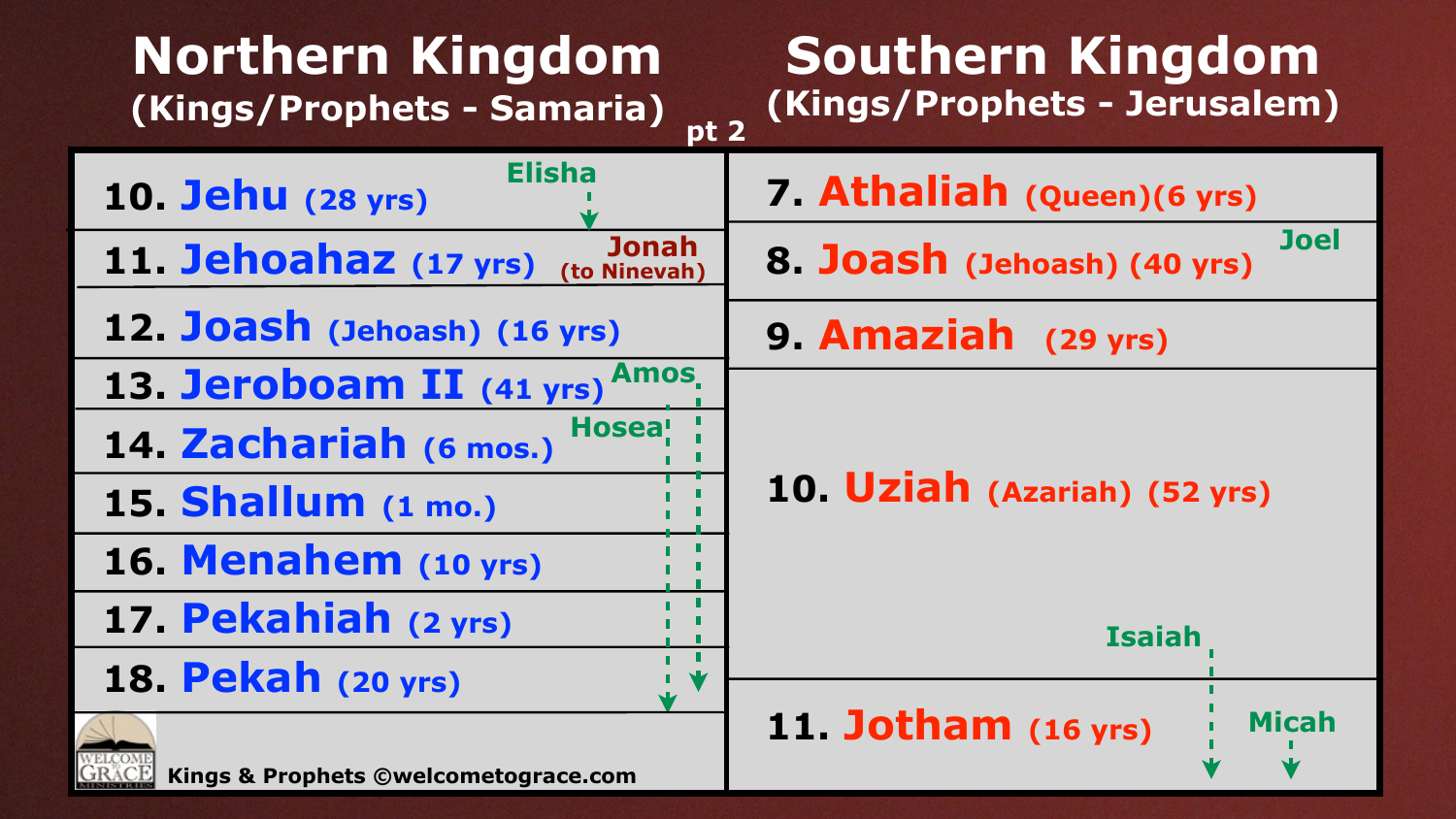

| Northern Kingdom<br>(Kings/Prophets - Samaria)<br>pt <sub>3</sub> | Southerr<br>(Kings/Proph |
|-------------------------------------------------------------------|--------------------------|
| <b>Amos</b><br>19. Hoshea (9 yrs)<br><b>Hosea</b>                 | 12. Ahaz (Aha            |
| Began approx. 740-733 BC                                          | 13. Hezekiał             |
| took 20 years to complete                                         | 14. Manasse              |
| (2 Kings 17:3-6; 18:11-12)                                        | 15. Amon (2 y            |
| <b>Assyrian</b>                                                   | 16. Josiah (3)           |
| captivity                                                         | 17. Jehoaha:             |
|                                                                   | 18. Jehoiaki             |
|                                                                   | 19. Jehoiach             |
|                                                                   | 20. Zedekiał             |
| Kings & Prophets ©welcometograce.com                              | <b>Babylonia</b>         |

## **Southern Kingdom (Kings/Prophets - Jerusalem)**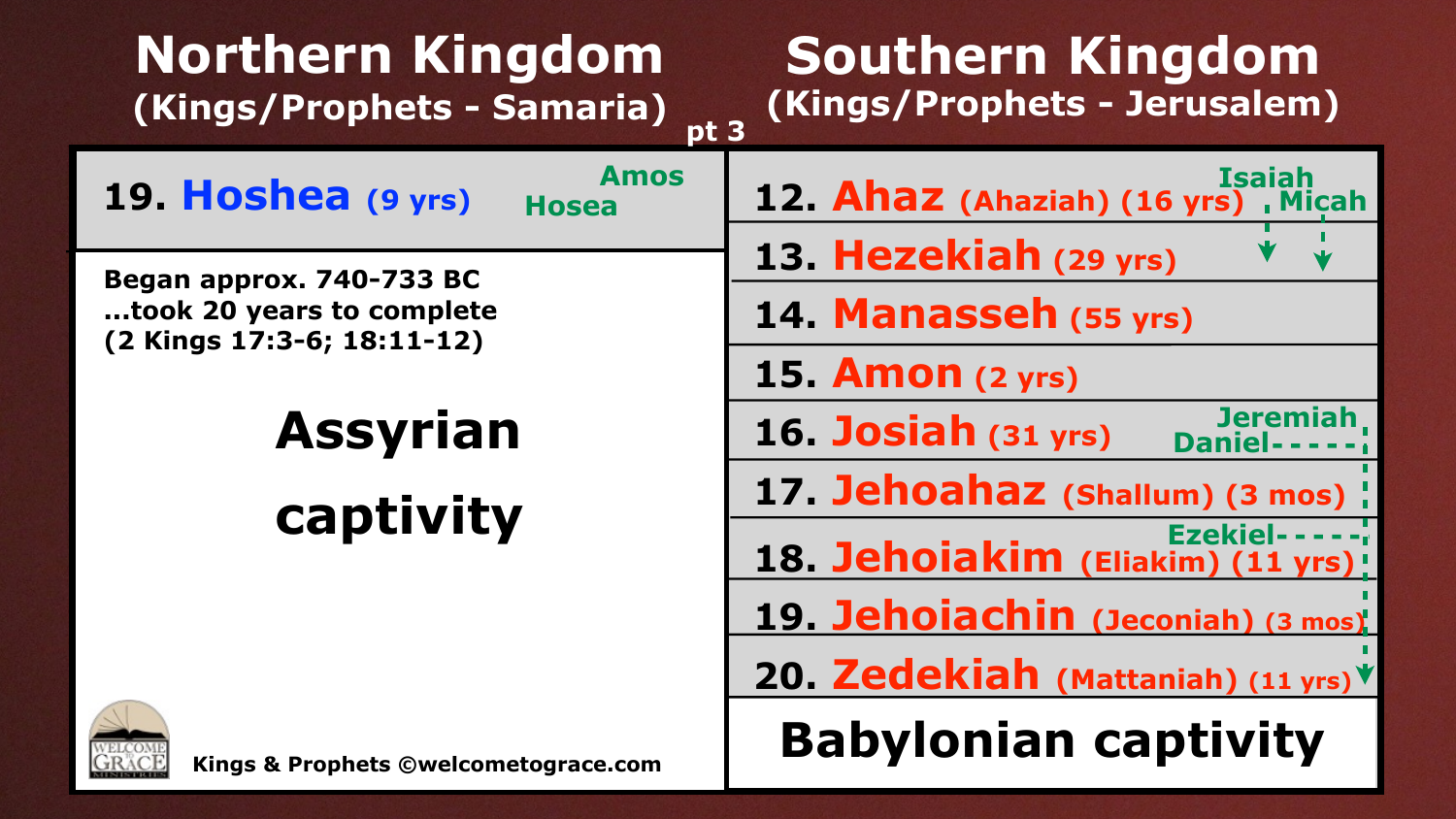**Prophets BEFORE captivity...** 

**ISRAEL Hosea Amos** 

**JUDAH Isaiah Jeremiah Joel Micah Habakkuk Zephaniah** 



Caspian Sea

#### **Babylonia**

Persian<sup>1</sup> Gulf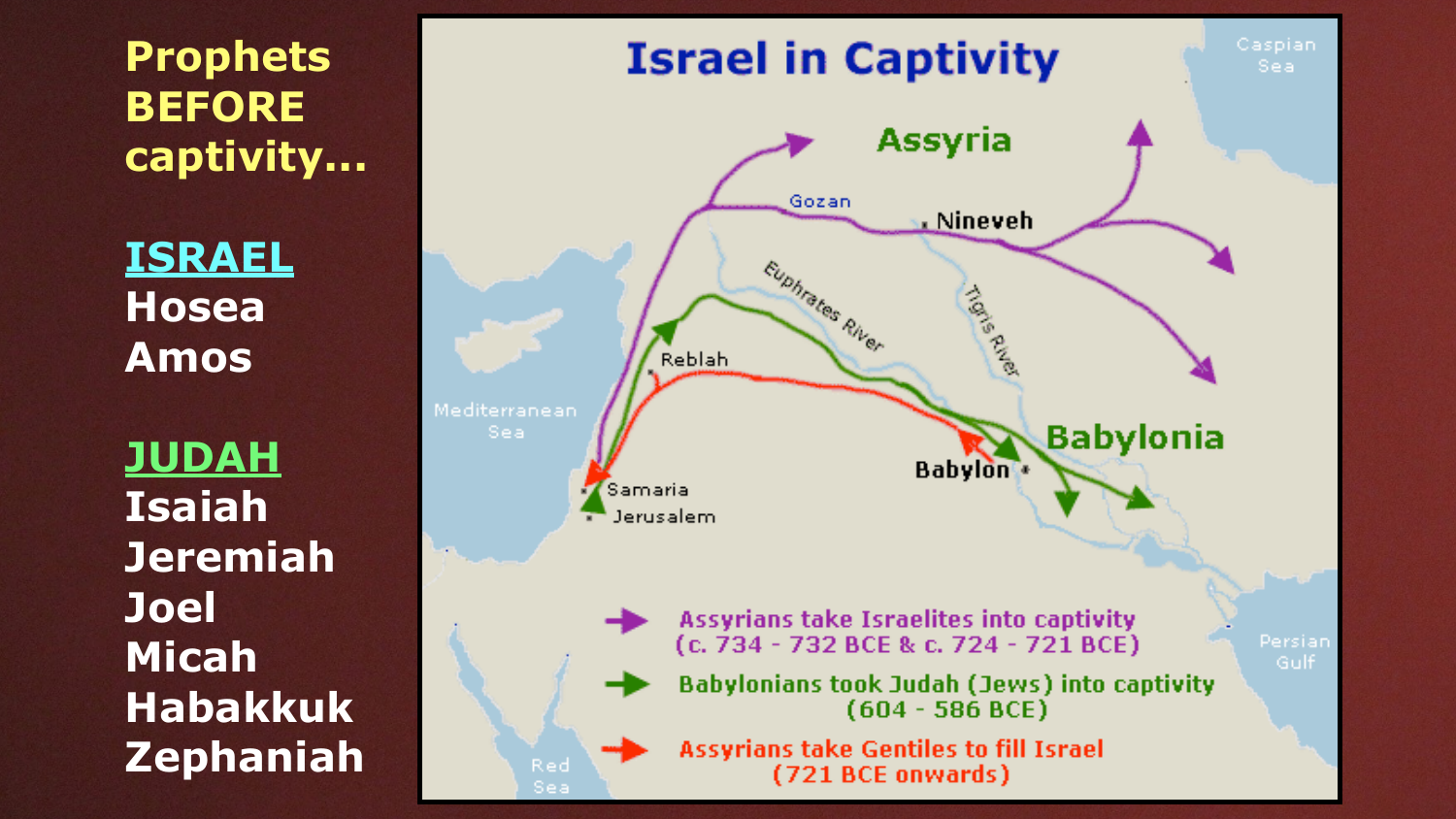**Nahum Haggai Zechariah Malachi**

**(Nineveh) Judah Judah Judah**

**After Israel Captivity (715-710) After Judah Captivity (530-520) After Judah Captivity (520-480) After Judah Captivity (400-390)**